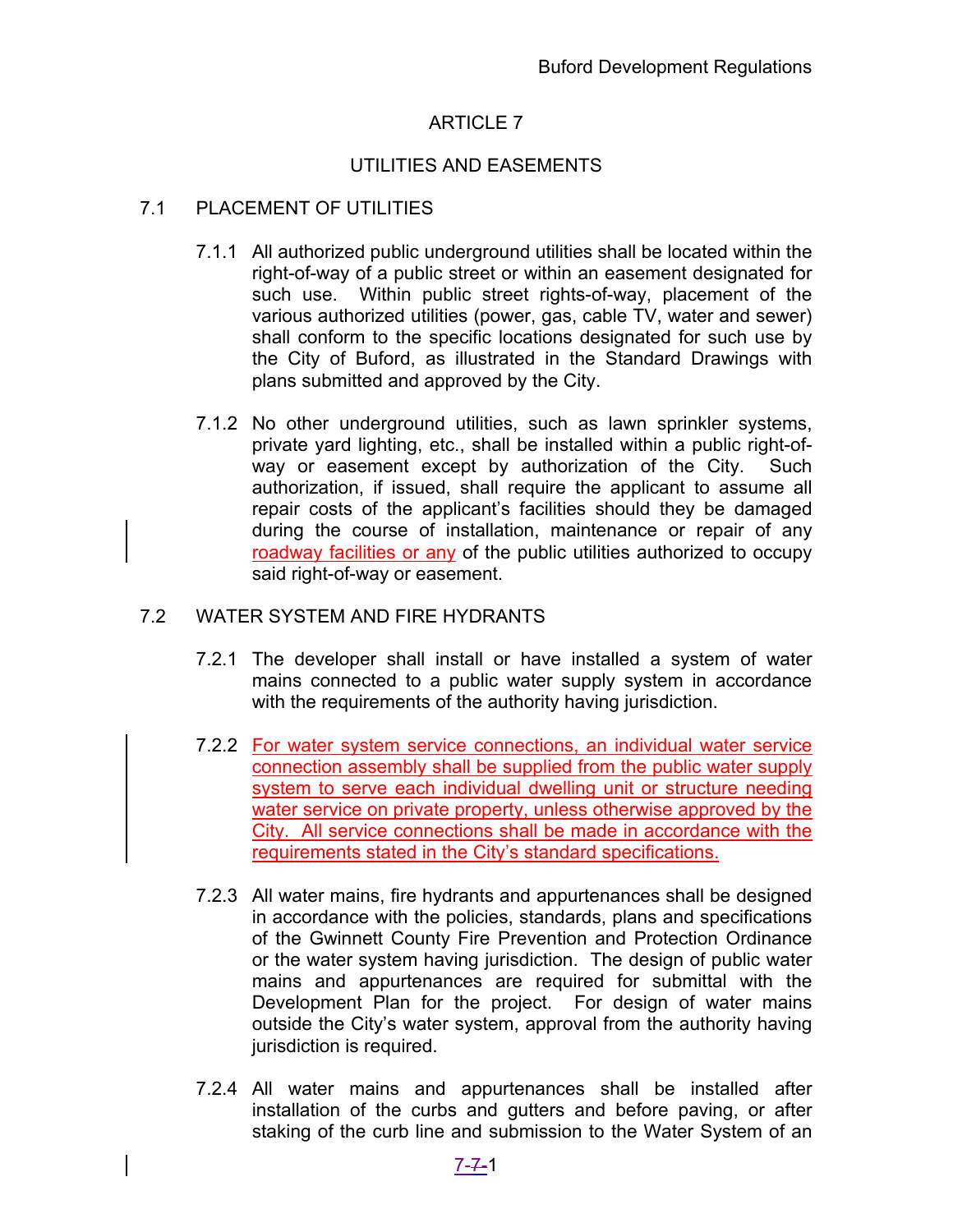as-graded survey of the street profile accompanied by a certification executed by the owner as required by the Water System that the subgrade will not change. Water mains shall be relocated as necessary to meet Water System regulations prior to Approval of Development Conformance, if improperly located to final curb line or grade.

#### 7.3 SANITARY SEWAGE DISPOSAL

- 7.3.1 Connection to an approved sewage disposal system shall be made, which may require the construction of an on-site system or the extension of public sanitary sewage and associated appurtenances, as required under the Water Pollution Control Regulations of Gwinnett County or as required by the Gwinnett County Health Department or by the City of Buford.
- 7.3.2 No septic tanks shall be allowed if public sewer is available. All structures shall connect to public sewer when such sewer is available, in accordance with the Sewer Regulations of the City of Buford. Sewer availability shall be determined by the City of Buford Public Works Department.
- 7.3.3 Lots with septic tanks and tile drain-field sewage disposal systems shall contain the contiguous area outside of the 100-year floodplain as required by the Health Department.
- 7.3.4 The Health Department may require a notation that certain lots must meet additional requirements prior to issuance of a building permit, or otherwise limit development relative to Health Department regulations.
	- a. Such lots may include lots upon which adequate depth to water table must be demonstrated during the appropriate season of the year, adequate percolation tests must be performed, limitations upon the number of bedrooms in a dwelling, etc.
	- b. No lot shall be included on a Final Plat which the Health Department is not confident will meet all Health Department regulations at a reasonable cost or within a reasonable period of time, except lots proposed to be served by sanitary sewer in subdivision where "dry" sewer has been installed. Such lots shall be noted – "Approval by the City of Buford for connection to sanitary sewer required prior to issuance of a building permit".
- 7.4 EASEMENTS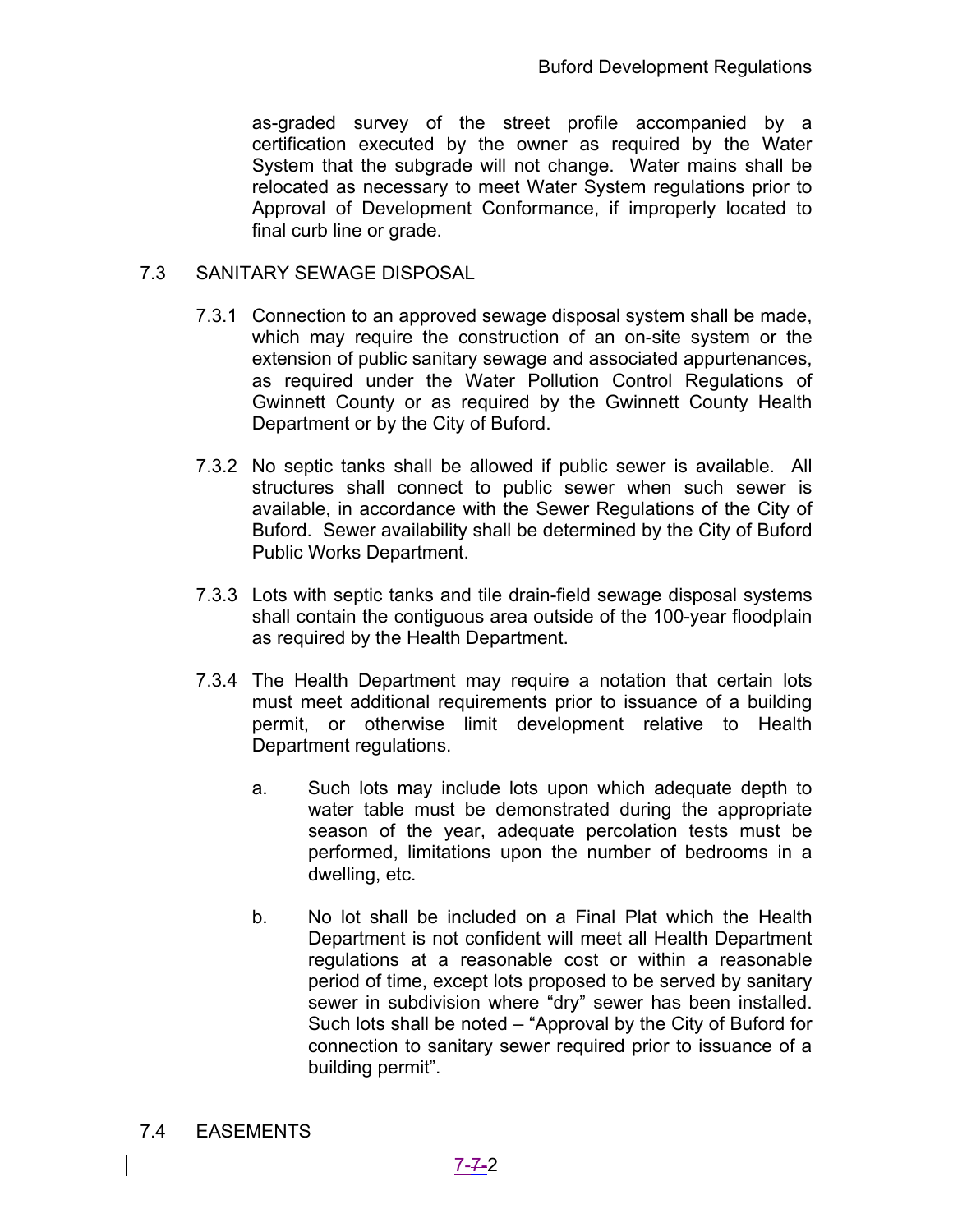- 7.4.1 Temporary construction easements and permanent easements for public utilities, drainage or other public facilities shall be dedicated to the City of Buford in accordance with City requirements. All easements shall be grassed as appropriate for soil stabilization.
- 7.4.2 Drainage easements are required for any part of the drainage system that is designed to carry storm water runoff from more than one parcel, existing or proposed. Drainage easements for improved ditches, pipe construction, and detention facilities shall be cleared, opened, and stabilized at the time of development to control surface water run-off (see also Article 8). Run-off slope and side slopes to be specified by the developer's engineer, according to good engineering practice. Drainage easements for storm drain pipes that carry water shall be provided according to the minimum requirements found in Table 7-A below, conform to City standards, and centered over the drainage system. The minimum easement width shall be based on the pipe diameter (span) plus two (2) feet plus two (2) times the pipe invert depth. This value shall be rounded up to the nearest five (5) feet. For pipes exceeding sixteen (16) feet in depth, the City may require the developer to provide special provisions.

| <b>PIPE</b><br><b>SIZE</b><br>(FT) | MAXIMUM PIPE INVERT DEPTH (FT)<br>MINIMUM EASEMENT WIDTH (FT) |    |    |                |    |    |    |    |    |    |    |    |    |
|------------------------------------|---------------------------------------------------------------|----|----|----------------|----|----|----|----|----|----|----|----|----|
|                                    | $\overline{4}$                                                | 5  | 6  | $\overline{7}$ | 8  | 9  | 10 | 11 | 12 | 13 | 14 | 15 | 16 |
| 1.25                               | 20                                                            | 20 | 20 | 20             | 20 | 25 | 25 | 30 | 30 | 30 | 35 | 35 | 40 |
| 1.5                                | 20                                                            | 20 | 20 | 20             | 20 | 25 | 25 | 30 | 30 | 30 | 35 | 35 | 40 |
| 2.0                                | 20                                                            | 20 | 20 | 20             | 20 | 25 | 25 | 30 | 30 | 30 | 35 | 35 | 40 |
| 2.5                                | 20                                                            | 20 | 20 | 20             | 25 | 25 | 25 | 30 | 30 | 35 | 35 | 35 | 40 |
| 3.0                                | 20                                                            | 20 | 20 | 20             | 25 | 25 | 25 | 30 | 30 | 35 | 35 | 35 | 40 |
| 3.5                                |                                                               | 20 | 20 | 20             | 25 | 25 | 30 | 30 | 30 | 35 | 35 | 40 | 40 |
| 4.0                                |                                                               | 20 | 20 | 20             | 25 | 25 | 30 | 30 | 30 | 35 | 35 | 40 | 40 |
| 4.5                                |                                                               |    | 20 | 25             | 25 | 25 | 30 | 30 | 35 | 35 | 35 | 40 | 40 |
| 5.0                                |                                                               |    | 20 | 25             | 25 | 25 | 30 | 30 | 35 | 35 | 35 | 40 | 40 |

#### TABLE 7-A EASEMENTS FOR STORM DRAIN PIPES

 $\overline{a}$ 

 $\overline{a}$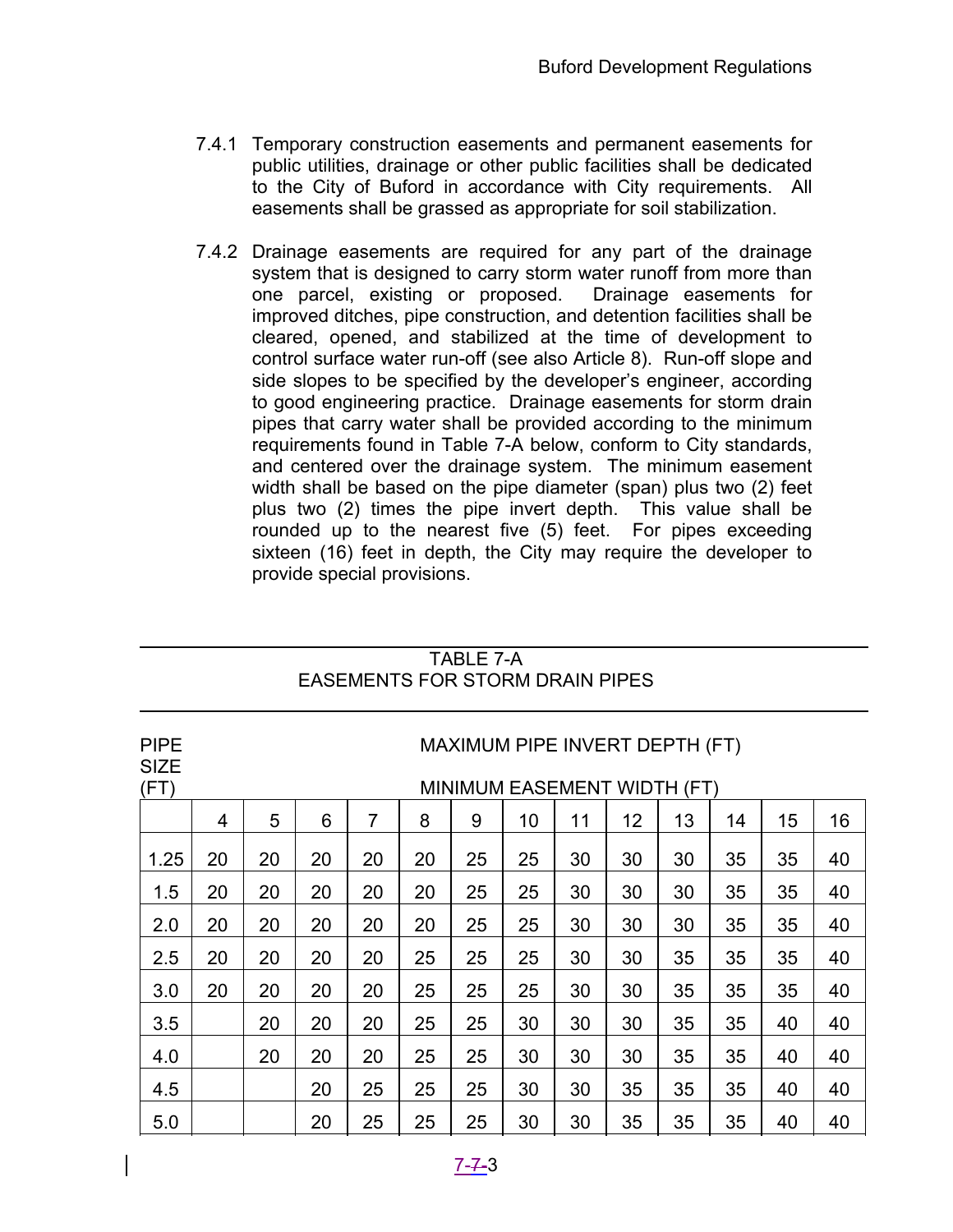| 5.5 |  | 25 |  |  |  | 25   30   30   30   35   35   40   40 | 40 |
|-----|--|----|--|--|--|---------------------------------------|----|
| 6.0 |  | 25 |  |  |  | 25   30   30   30   35   35   40   40 | 40 |

- 7.4.3 Permanent sanitary sewer easements shall be no less than twenty (20) feet in width when no other parallel utilities are located therein. When warranted, temporary construction easement widths shall be determined by the Public Works Department
- 7.4.4 A common thirty (30) foot wide easement for sanitary sewer and drainage purposes may be allowed if the pipes are parallel and at least ten (10) feet is provided between pipes (on center).
- 7.4.5 Drainage easements shall be provided where a development is traversed by or contains a water course, impoundment, detention pond, floodplain, natural stream or channel. It shall conform substantially to the limits of such natural drainage feature, but shall be no less than twenty (20) feet in width.
- 7.4.6 Drainage easements off the street right-of-way shall be clearly defined on the final plat. The property owner will be required to keep the easement free of obstruction at all times. The property owner shall not alter any drainage improvements without the prior written approval from the City. Structures shall not be constructed or erected in an easement without prior written approval from the City. Driveways shall cross an easement as close to perpendicular as practical. Property owners may plant landscaping in an easement that is piped; however, the City is not responsible for replacing the landscaping material located in the easement when it is removed to maintain the drainage system.
- 7.4.7 All drainage, sewer, access or other easements, which were required to be cleared, shall be fine graded and grassed within ten (10) days of completing construction work. The use of sediment control measures may be required to protect the area until a vegetative cover is obtained.

#### 7.5 STREET CUTS

 $\overline{a}$ 

7.5.1 All utility construction plans within City right-of-way shall be reviewed and approved by the City before construction begins. Street cuts shall not be allowed unless deemed absolutely necessary due to the presence of rock, the need to tap into an